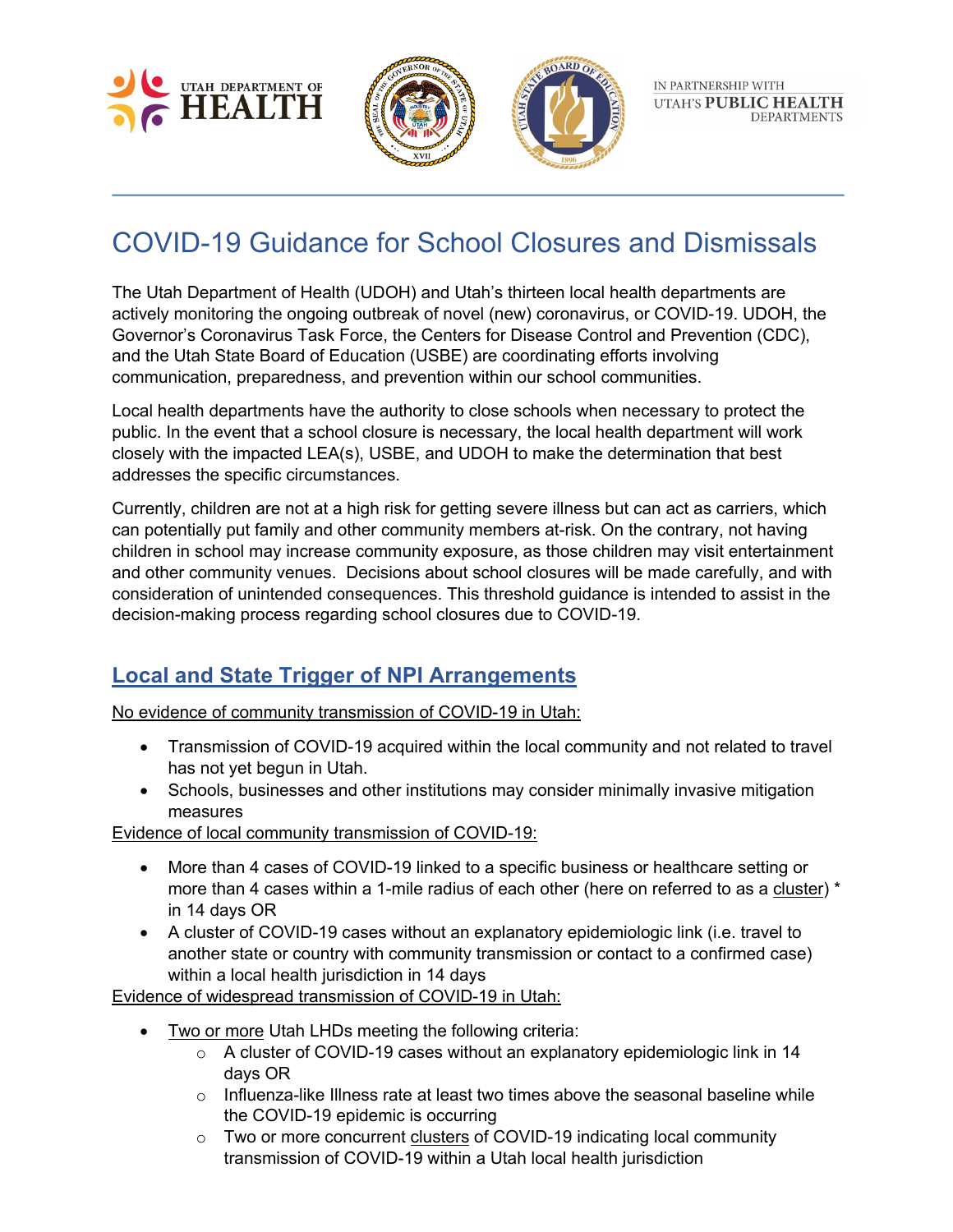• Sustained community transmission COVID-19 in one LHD for which the rate or location of transmission means that it is likely to spread to other Utah local health jurisdictions.

\* This radius may be larger in rural areas.

# **School Closures and Dismissals**

Data suggests that school closures and dismissals in the event of severe outbreaks or pandemics can reduce the spread of disease. However, the burden experienced by the community can be great, so the decision to close schools must be weighed carefully. The following items are to be considered when deciding if school closures are appropriate:

- Caregiving difficulties faced by parents (loss of income, consequences of missed work)
- Students congregating in alternate locations
- Supervision of students if parents become sick or are required to work
- Vulnerable student populations needing additional care
- Vulnerable student population programs (e.g., free school meals) that will be discontinued temporarily
- Education and mental health considerations if closures are prolonged

Facilities subject to school closures include childcare facilities, K-12 schools, and colleges and universities.

A school dismissal means that students would be sent home, but facilities would be kept open and staff would be allowed to continue to work. A school closure means that all students and staff would be sent home. Coordinated school closures and dismissals can allow for 1) time to assess transmissibility of the disease and 2) to slow the spread in the early stages of circulation. Strategies for social distancing in schools include the division of classes into smaller groups of students and spacing so that students are not seated closely.

Note: Closures and dismissals could also be applied selectively to single schools serving highrisk populations or reactively to schools with high rates of absenteeism from illness. These are often not considered non-pharmaceutical interventions because (1) single-school closures may not be effective at slowing community spread and (2) closures of schools where high rates of illness have already occurred are not purely preventive interventions (though they may somewhat slow spread).

#### Proposed actions:

If there is no evidence of community transmission in Utah:

- Stay informed about the local COVID-19 situation. Ensure that people know where to turn for reliable, up-to-date information in your local community. Monitor the CDC COVID-19 website and the Governor's Coronavirus Task Force website, www.coronavirus.utah.gov, for the latest information.
- Develop or review your emergency operations plan. Review or update your emergency operations plan to include strategies to reduce the spread of disease and establish mechanisms for ongoing communication with staff, students, families, and the community. This should be done in collaboration with local health departments and other relevant partners.
- Consider cancellation, or postponement, of various mass gatherings, activities, and events.
- Encourage sick individuals to stay home. Local educational authorities (LEAs) should direct all staff, students, families, and volunteers to self-screen and stay home if sick with coughing, sneezing, and/or fever.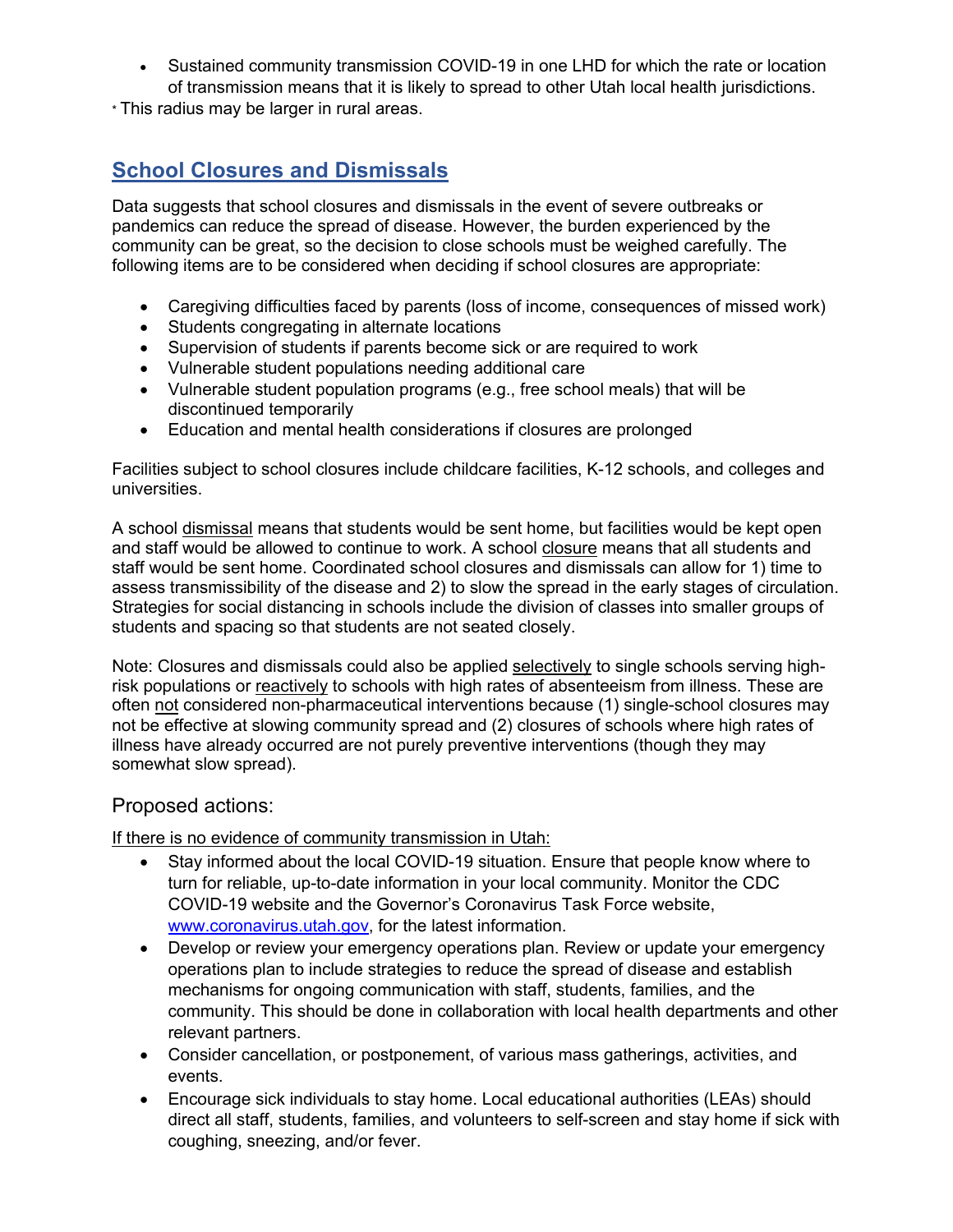- $\circ$  If individuals have symptoms of fever, cough, or difficulty breathing, direct them to stay home for 10 days or 72 hours after fever resolution, whichever is longer.
- Perform routine environmental cleaning. LEAs should maintain their routine cleaning and disinfection program. Emphasize cleaning and disinfecting frequently touched objects and surfaces (e.g. doorknobs, light switches, toilet handles, sink handles, countertops, desks).
- Emphasize normally recommended actions to prevent the spread of disease.
	- o Frequent hand washing with soap and water for at least 20 seconds, especially after going to the bathroom, before eating, and after they blow their nose. Help young children do the same. If hands are visibly dirty, use soap and water to clean hands.
	- o If soap and water are not readily available, use an alcohol-based hand sanitizer with at least 60% alcohol.
	- o Advising people to avoid touching their eyes, nose, and mouth with unwashed hands.
	- o Covering coughs or sneezes with a tissue, then throwing the tissue in the trash and cleaning hands with soap and water or hand sanitizer.
- Provide adequate supplies for good hygiene.
	- $\circ$  Clean and functional handwashing stations, soap, paper towels, and alcoholbased hand sanitizer.

o

If there is evidence of local community transmission:

- Continue all strategies suggested prior to the initiation of community transmission.
- Consider closure.
	- o LEAs in an impacted LHD should consider closing schools and canceling all extra-curricular activities for two weeks after identifying a cluster of community transmission. Closures should be considered for facilities within a 5-mile radius of a cluster.
- Utilize early dismissal or closing school facilities as a social distancing measure. It may reduce face-to-face contact in community settings to reduce the spread of diseases transmitted by contact, droplets, or air. Choose social distancing measures depending on the severity of the disease.
- Assess the impacts of any recommendations you make on the families and students you serve. There are equity implications for any decisions that facilities may make, and the families and students you work with will be able to provide the best feedback and guidance on how to move forward in a student- and family-centered way.

#### If there is evidence of widespread transmission across Utah OR healthcare system compromise:

- Continue all strategies recommended for when community transmission is occurring.
- Transition to statewide implementation of pandemic influenza NPIs and messaging. Consider amplifying the following mitigation strategies:
	- o Increase handwashing and use of alcohol-based sanitizer
	- o Practice respiratory hygiene and cough etiquette
	- $\circ$  Keep distance from others ( $> 6$  feet)
	- o Frequently clean and disinfect surfaces
	- o Remain home during a respiratory illness
	- o Support voluntary isolation of sick persons
	- o Support voluntary quarantine of contacts of sick persons
- Consider or order closures of schools.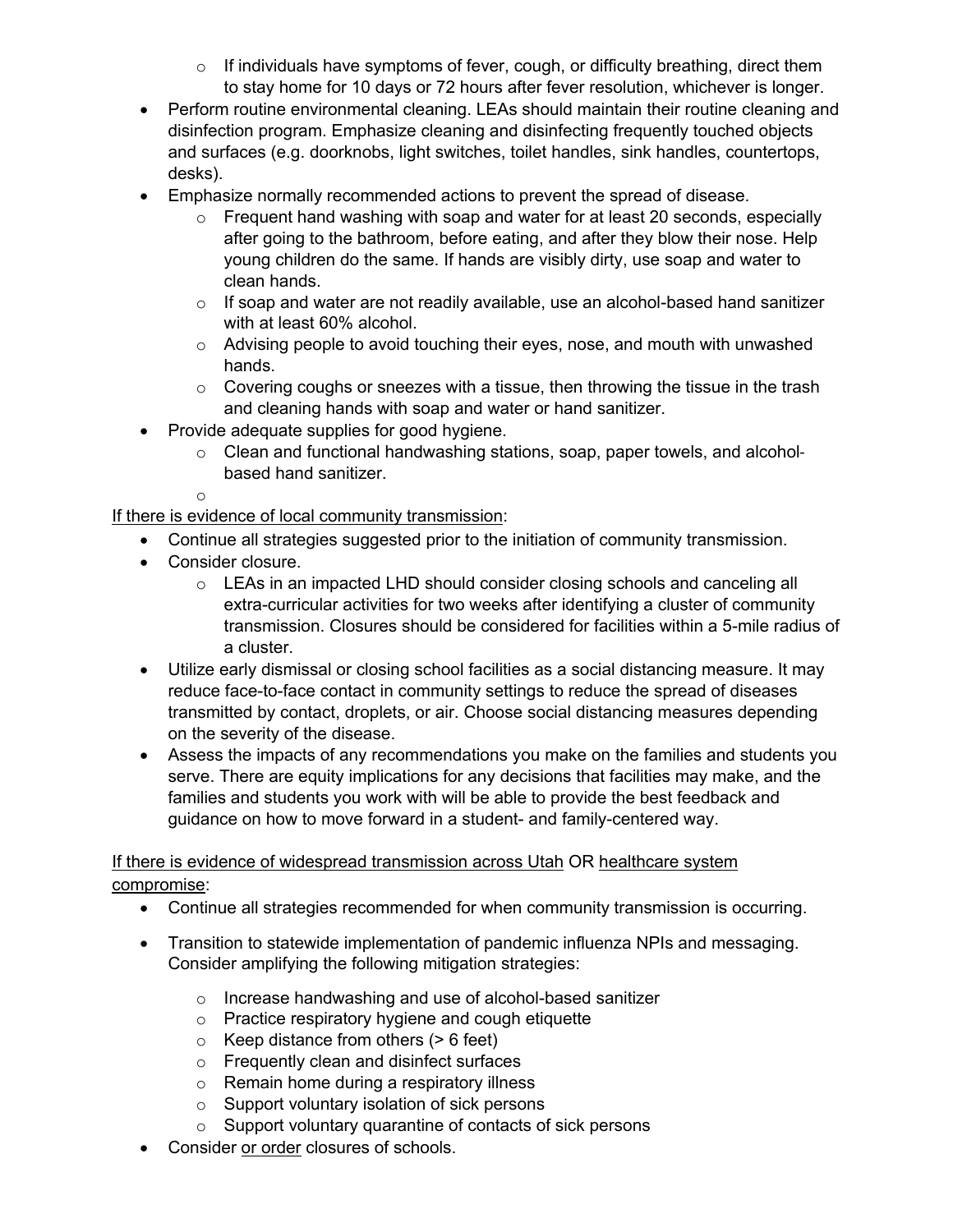• Consider or order cancellation of various mass gathering, activities, and events at schools.

## Factors to Consider in Decision-Making

## Continuity of education:

- The academic year may need to be extended or delayed.
- A school closure resulting from efforts to control a pandemic or public health emergency would meet the definition of an emergency closure, which would allow the Utah State Board of Education (USBE) to waive the school day and hour requirement under Utah Administrative Code (UAC) R277-419-12.School, Inclement Weather, or Other Emergency School Closure Days. Additional information and guidance about emergency school closures is available on USBE's Coronavirus Resources website.
- Assess the feasibility of distance learning opportunities.
	- $\circ$  USBE encourages an LEA to provide electronic or distance learning services to affected students for the period of the pandemic or other public health emergency to the extent of personnel and funds available under UAC R277-419- 12. (linked above).
	- $\circ$  Additionally, it is important to encourage the use of an equity lens when making these plans. School districts must ensure equal access to education for all students. Visit USBE's Coronavirus Resources website to view recommendations for LEAs to consider before implementing a distance learning plan.
	- o

#### Impacts to parents and families:

- School closures will result in the need for additional childcare. However, childcare facilities may also be considering closures or delays in service.
- Closures may disproportionately affect certain groups.
	- o Families with parents or guardians that work full-time and/or have two or more jobs may struggle to find childcare, creating the possibility that children will be unsupervised during school hours.
	- $\circ$  Families with low incomes may rely heavily on school food programs to feed their children during the day. These families may not be able to afford enough food for their families during the closure.
	- $\circ$  Older family members may be negatively impacted by taking over responsibilities for childcare while parents are working if children are exposed prior to being sent home.
	- o Families and students that are experiencing homelessness may not have anywhere to go if normal operations of schools are suspended. Some shelters have set hours that do not allow for individuals to remain in the shelter during the day.
- Adults and families may miss work and lose income if they must stay home to care for children.

#### Impacts to students:

- Students rely on meal services at schools.
	- o Approximately 50 percent of K-12 students rely on breakfast and lunch provided through the school system.
		- Continuity of food services, particularly for our most vulnerable students and families, is an important consideration. Consider students who rely on school meals when assessing the need for school closures. The United States Department of Agriculture (USDA) child nutrition programs, including the National School Lunch Program, operate through group